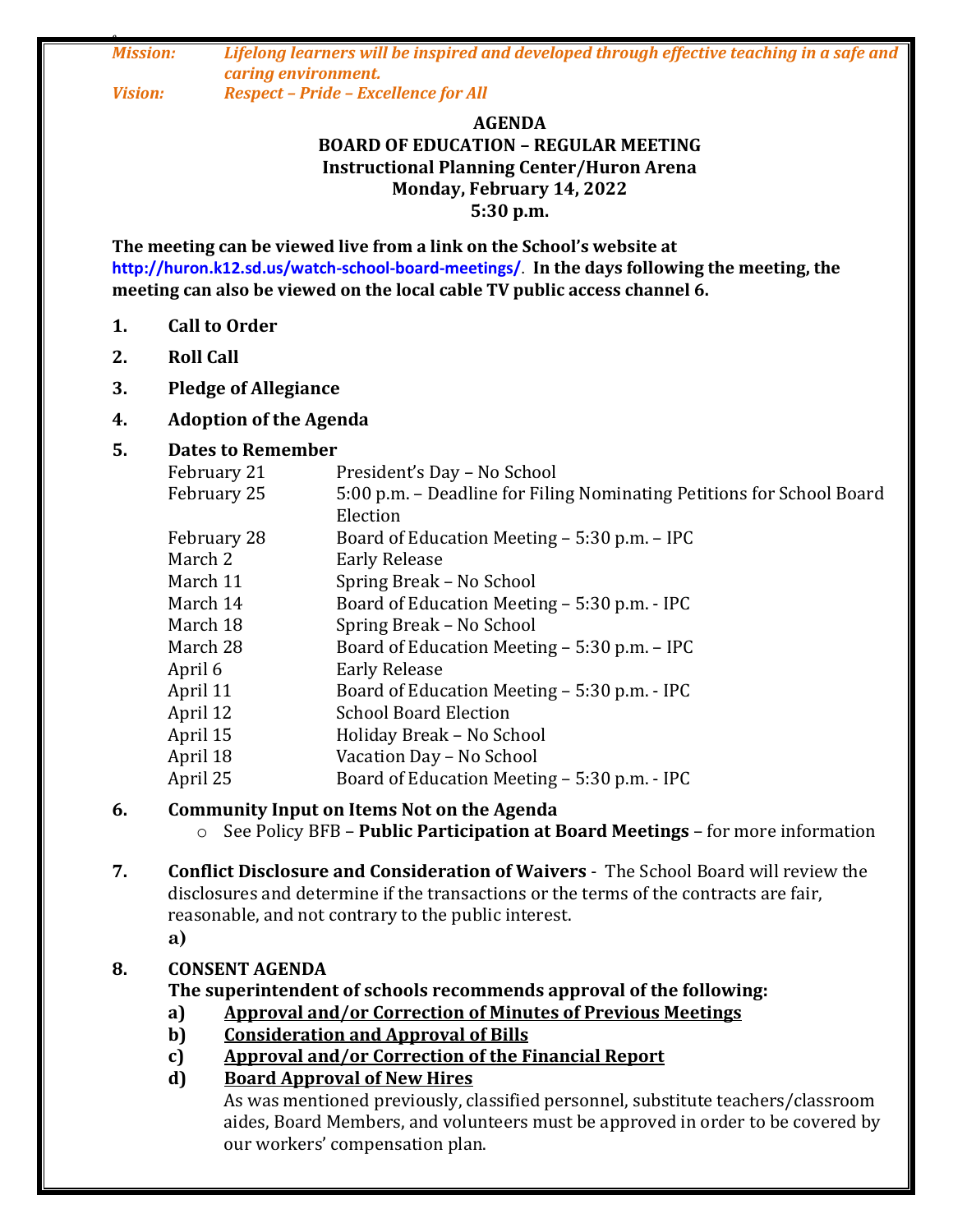- 1) Liz Martinmaas/Substitute Teacher \$120 per day/Substitute Para-Educator \$17.87 per hour
- 2) Haley Heffner/Special Education Para-Educator-Madison/\$18.87 per hour
- 3) Eh Myee Paw/TAP Site Greeter & TAP Classroom Leader/\$18.11 per hour
- 4) Krysten Sifuentes/TAP Site Greeter & TAP Classroom Leader/\$18.11 per hour
- 5) Merry Thelen/Transportation Dept. Substitute Bus Driver/\$30 per hour
- 6) Dazee Gertz (Ries)/Special Education Para-Educator-Madison/\$18.87 per hour
- 7) Whitney Reimer/Co-Assistant Dance Coach/\$1,978 per year
- 8) Whitney McDonald/Co-Assistant Dance Coach/\$1,978 per year
- 9) Kayleen Shaw/Para-Elementary Library Aide-Madison/\$18.53 per hour
- 10) Heather Buckmaster/Special Education Para-Educator-Madison/\$17.87 per hour
- 11) Lisa Kopfmann/Volunteer

# **e) Contracts for Board Approval**

- 1) Rita Baszler/School Nurse~CTE Health Science Instructor/\$54,634 per year
- 2) Christian Small/Revised Contract +15 Hours+\$1,500/\$49,899 per year
- 3) Carrie Azure/ESL Teacher/\$54,164 per year
- 4) Anne Larson/Instructional Coach/\$52,631 per year

# **f) Resignations for Board Approval**

- 1) Liz Martinmaas/SPED Para-Educator @ Madison 2/3 Center
- 2) Courtney Baszler/HS Teacher/2 years
- 3) Holli Rodriguez/School Nutrition/2 years
- 4) Danyelle Brotherton/Madison Librarian/1 year
- 5) Kylie Davis/Assistant Dance Coach/2 years
- 6) Kayleen Shaw/SPED Para-Educator-Madison

# **g) Intent to Apply for Grant Funding**

**Group Applying CTE** Contact Person and Jolene Konechne Name of Award **Perkins Reserve Grant** Name of Funder SD DOE CTE Amount to be Requested  $$46,805$ 

Project Focus **Career Tech VISION 2022 Conference** attendance – 16 team members

### **h) Intent to Apply for Grant Funding**

**Group Applying** Huron School District Contact Person and Jolene Konechne Name of Award **Homeland Security** Amount to be Requested  $$54,587.55$ 

#### **i) Intent to Apply for Grant Funding Group Applying** Buchanan K/1 Staff

Contact Person Lisa McCarty Name of Award Spirit Card Name of Funder **American Bank & Trust** Amount to be Requested  $$1,500$ 

Name of Funder SD Office of Homeland Security Project Focus **Improved/Updated Security** 

Project Focus **Purchasing laminating pockets for staff to** use for student center activities, name tags, desk tags, flashcards etc.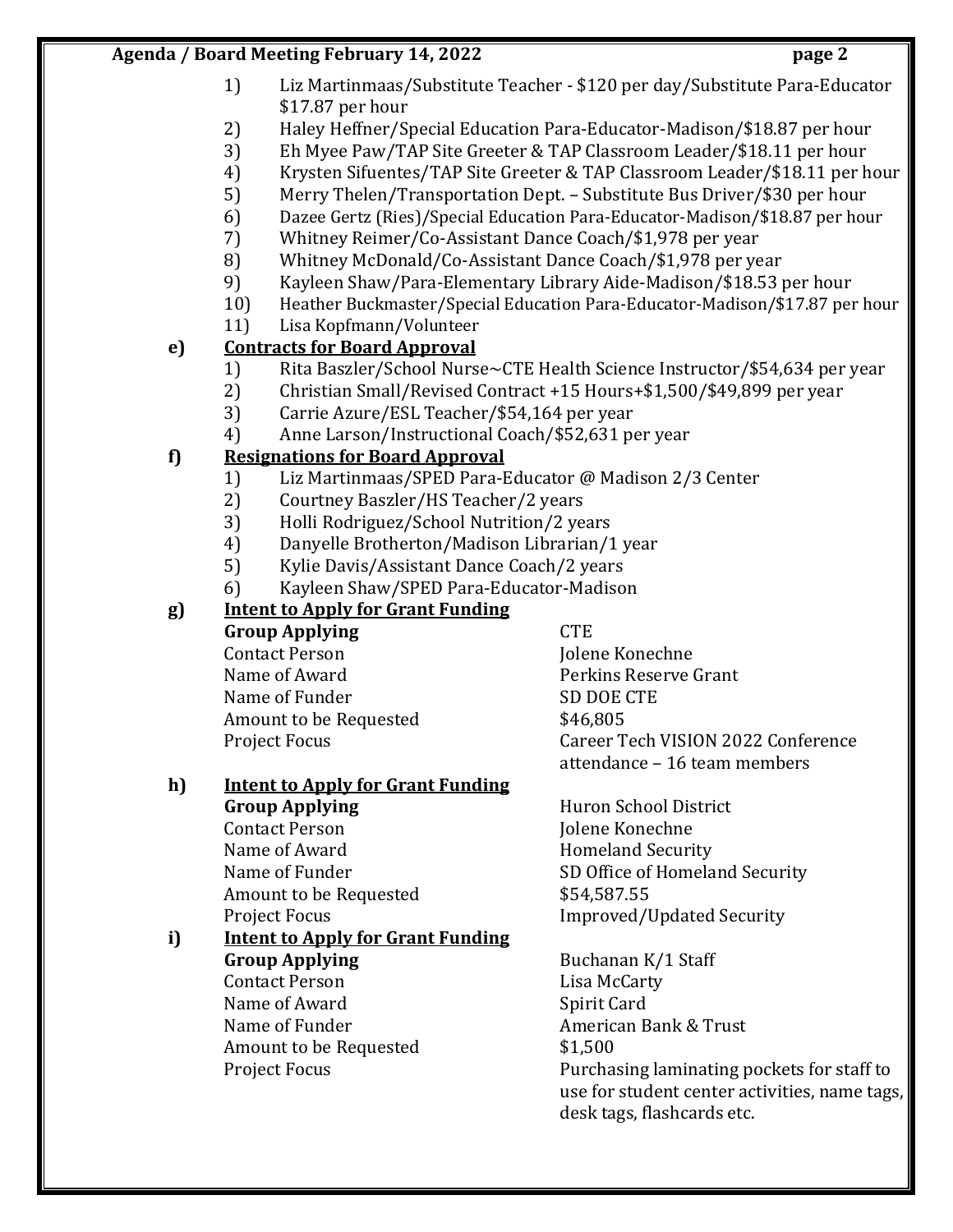- **j) Intent to Apply for Grant Funding Group Applying For Classroom Use** Contact Person Kelby Johnson Name of Award Spirit Card Funds Name of Funder **American Bank & Trust** Amount to be Requested  $$450$ Project Focus **Classroom** rug **k) Intent to Apply for Grant Funding**
	- **Group Applying** Track & Cross Country Contact Person **Angie Thomas** Name of Funder **American Bank & Trust** Amount to be Requested  $$2,000$

# **l) Intent to Apply for Grant Funding**

Contact Person Caitlin Ziegenbein Name of Award Spirit Card Name of Funder **American Bank & Trust** Amount to be Requested  $$252$ 

# **m) Intent to Apply for Grant Funding**

Contact Person Shelly Fuller Name of Funder American Bank & Trust Amount to be Requested  $$800$ 

#### **n) Intent to Apply for Grant Funding Group Applying Canadian Exercise System** Lynn Soward-3rd grade teacher Contact Person Lynn Soward

Name of Funder American Bank & Trust Amount to be Requested  $$300$ 

Name of Award **American Bank & Trust Spirit Card** Project Focus Chip timers, touch-pad timer, foam rollers, resistance bands, help paying for XC camp, registration for athletes

**Group Applying** Caitlin Ziegenbein/Buchanan SLC Teacher Project Focus The Sensory items for students including ball Chair balls, chewys, weighted lap pads, & sensory mats

**Group Applying** Madison School Counseling Program Name of Award **American Bank & Trust Spirit Card Funds** Project Focus **School counseling materials/games & storage** School counseling materials/games & storage

Name of Award **American Bank & Trust Spirit Card Funds** Project Focus **Daily snack and/or drinks for Mrs.** Soward's class

#### **o) Rehiring of Administrators for the 2022-2023 School Year**

Administrators will be rehired at a salary to be set at a later date.

#### **Administrators are listed below:**

Roger Ahlers Kathie Bostrom Peggy Heinz Jolene Konechne Rodney Mittelstedt Linda Pietz Terry Rotert Heather Rozell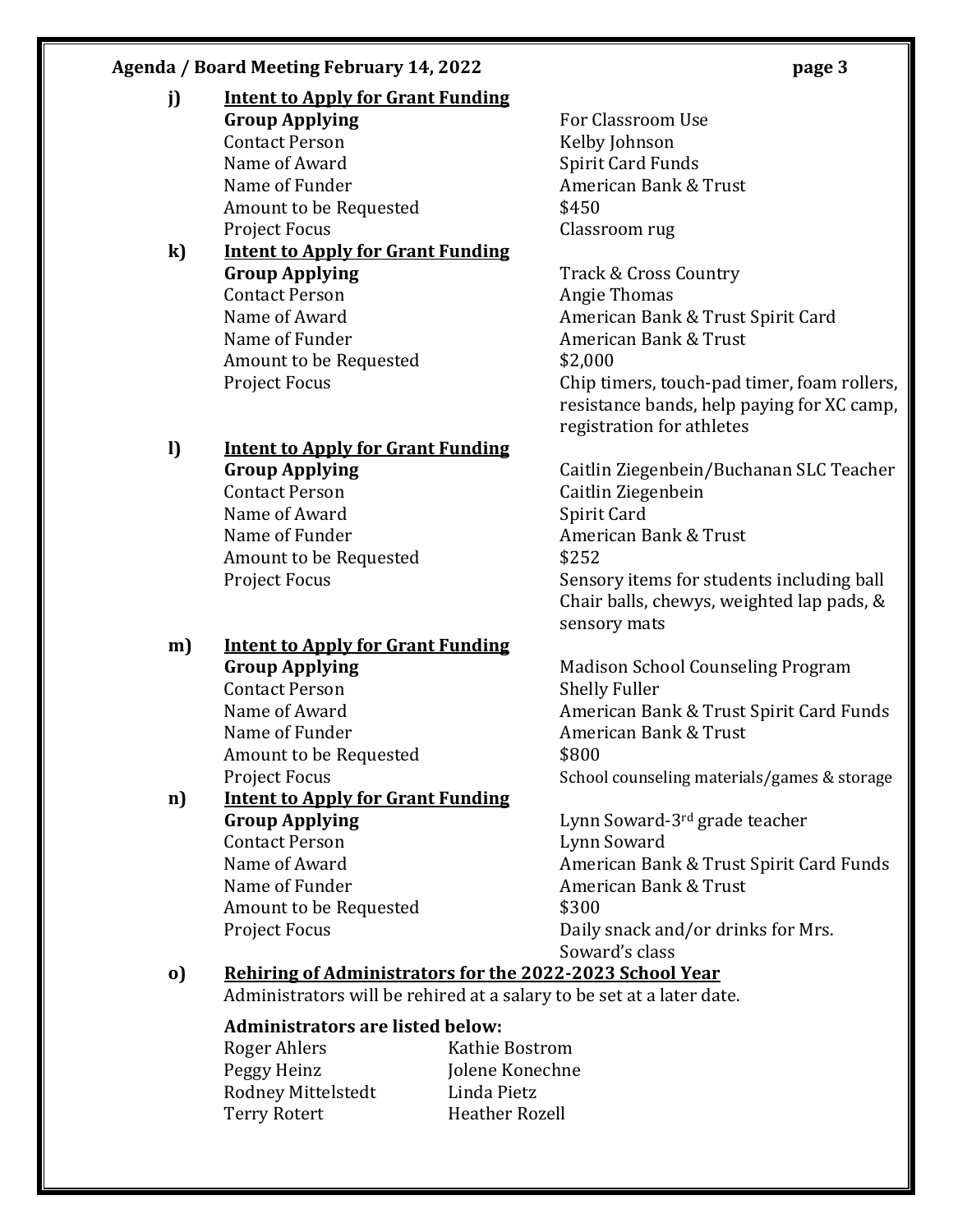John Halbkat Amanda Reilly Mike Radke Kari Hinker Lyndi Hudson

Ralyna Schilling Laura Willemssen

- **p) Advertising Agreement Renewal – Huron Arena:** Pro Clean Plus Prostrollo General Motors
- **q) Request for Approval of Open Enrollment Request – 2022-23 School Year** The administration has received open enrollment request #OE–2022-01 for Board Approval.
- **r) Permission to Bid for a Dishwasher for School Nutrition** to be paid for by the School Nutrition Fund. Estimated Budget is \$250,000 - \$300,000
- **s) Request to Accept Bids for Two New Yellow School Busses** from Harlow's Bus Sales
- **t) Permission to Advertise for Bids for 160 Promethean Boards** to update our classroom technology. The boards will be paid for with ESSER III or Title Funding.
- **u) Request Approval of Open Enrollment Students Returning to the Huron School District after January 25th Deadline** The administration has received open enrollment request #RH-2021-02 and #RH-2021-03 for Board Approval.
- **v) Intent to Apply for Grant Funding Group Applying** Preschool Partnership Program Contact Person Jolene Konechne Name of Award **HYLC/Student United Way** Name of Funder **HYLC/Student United Way** Amount to be Requested  $$500$ Project Focus **Addressing unserved children** in a

Preschool Program

### **w) Request for Approval of Open Enrollment Request**

The administration has received open enrollment request #OE-2021-25, #OE-2021-26, and #OE-2021-27 for Board approval.

#### **x) Intent to Apply for Grant Funding Group Applying** Huron Middle School Contact Person Tammy Barnes Name of Award **Huron Youth Leadership Council**

Name of Funder **United Way** Amount to be Requested  $$500$ Project Focus Publish a book for each 7<sup>th</sup> grade writing student for 2022-23

(The consent agenda may be approved with one motion. However, if a board member wishes to separate an item for discussion, he/she may do so.)

### **9. CELEBRATE SUCCESSES IN THE DISTRICT: CONGRATULATIONS:**

- **Kelsey (1st Grade) & Christian (6th Grade) Small** on the birth of their son, Kaiden Pierce Small born January 24th. Kaiden weighed 8lbs, 11oz.
- **Molly Charlson and the HHS Concert Choir** for being selected to perform at the South Dakota Music In-Service Concert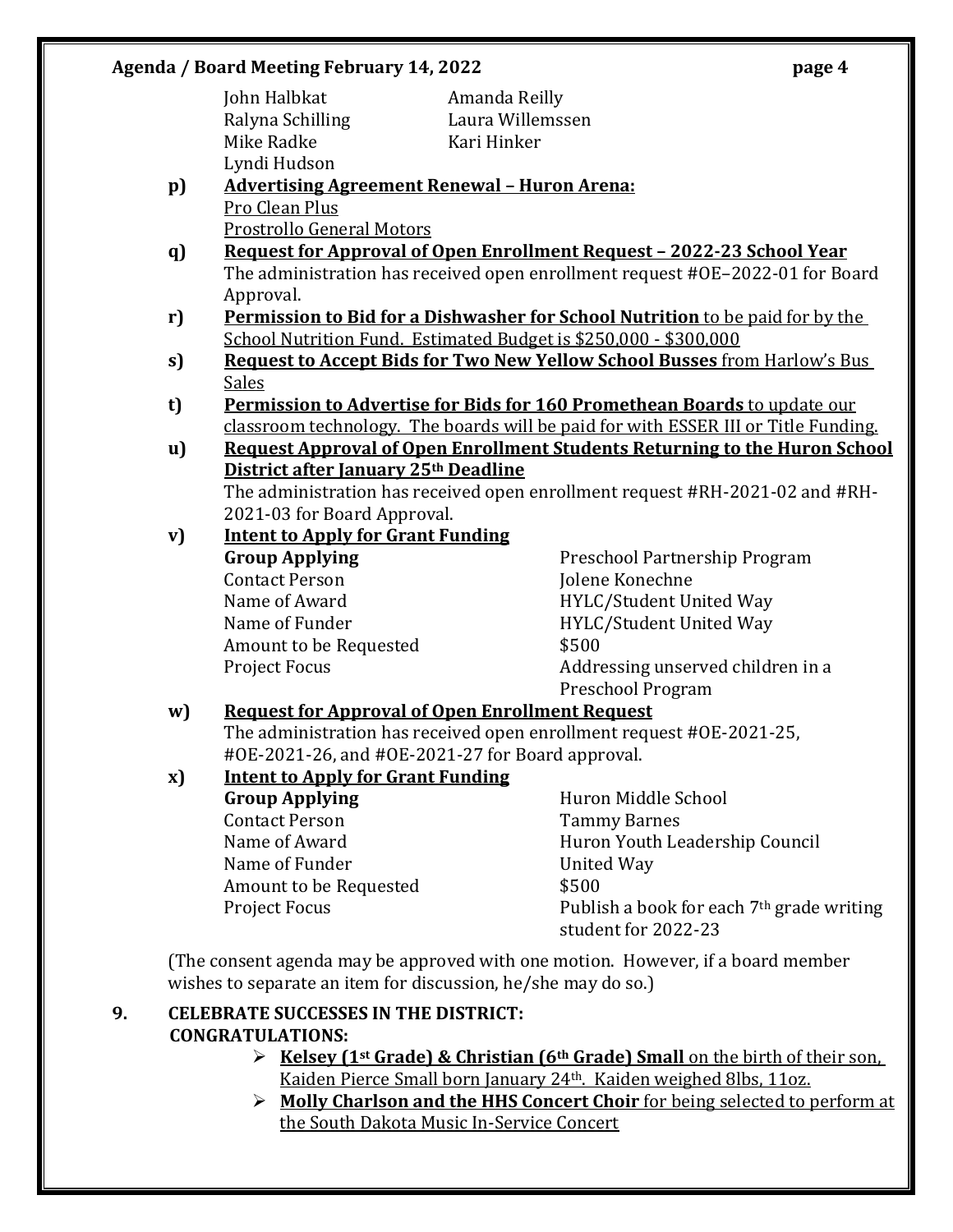**Congratulations to the Class AA Superior Individuals this weekend from the SDHSAA One-Act Plan Festival at RC Central HS: Elizabeth Estrada, Samantha Swanson, Gracee Thompson, Madyson Schroder, and Aye Thwe**

#### **THANK YOU TO:**

- **Casey's General Store** for their donation of masks & hand sanitizer to the Buchanan K/1 Center
- **Dawn Daugherty**  TAP Worker @ Buchanan for her donation of sweatpants
- **Fig. 2** The Prairie Bible Church of Carpenter, SD for the generous monetary donation to be used for purchasing winter clothing for Huron School District students

#### **10. REPORTS TO THE BOARD:**

**a) Presentation of the 2020-2021 Audit Report – ELO CPA'S & Advisors**

#### **11. NEW BUSINESS**

- **a) Approve 2020-2021 Audit Report**
- **12. REPORTS TO THE BOARD:**
	- **a) Classified Employee of the Month** Presented by Kari Hinker **Nancy Kempf, Title Para-Educator – Washington 4/5 Center,** has been selected as Classified Employee of the Month for February, 2022. Nomination comments are included in this packet. Congratulations Nancy!
	- **b) LAN Report**  Tim Van Berkum
	- **c) Business Manager's Report**
	- **d) Superintendent's Report**

#### **13. OLD BUSINESS**

- **a) Draft Calendar 2022-2023**  Calendar Committee Recommendation-2nd Reading
- **b) Policy ICA – School Calendar**
- **c) Section D: Fiscal Management Policies**  Current & Proposed Policies / Anticipated Timeline / Change Log

2nd Reading:

Policy DA – General Fund Balance

Policy DB – Budget Hearings and Reviews

Policy DC – Accountability for Funds/Transfer of Surplus

Policy DD-N – Free Admissions to District Activities

Policy DF – Fiscal Accounting and Reporting

Policy DFG – Insufficient Funds & No Account Checks

Policy DGD – Credit Card and Purchase Card Use

Policy DH – Purchasing Authority

Policy DI – Contracts

Policy DIB – Types of Funds

Policy DIBGA – Custodial Funds

Policy DIE – Audits

Policy DJ – Petty Cash Accounts

Policy DJBA – Incidental Accounts

Policy DL – Purchasing Procedures

Policy DM - Payment Procedures

Policy DMA-N – Payment Procedures for Certified Employees

Policy DN-N – Payday Schedules

Policy DO – Expense Reimbursements (Lodging, Mileage, and Meals)

Policy DP – Cash in School Buildings